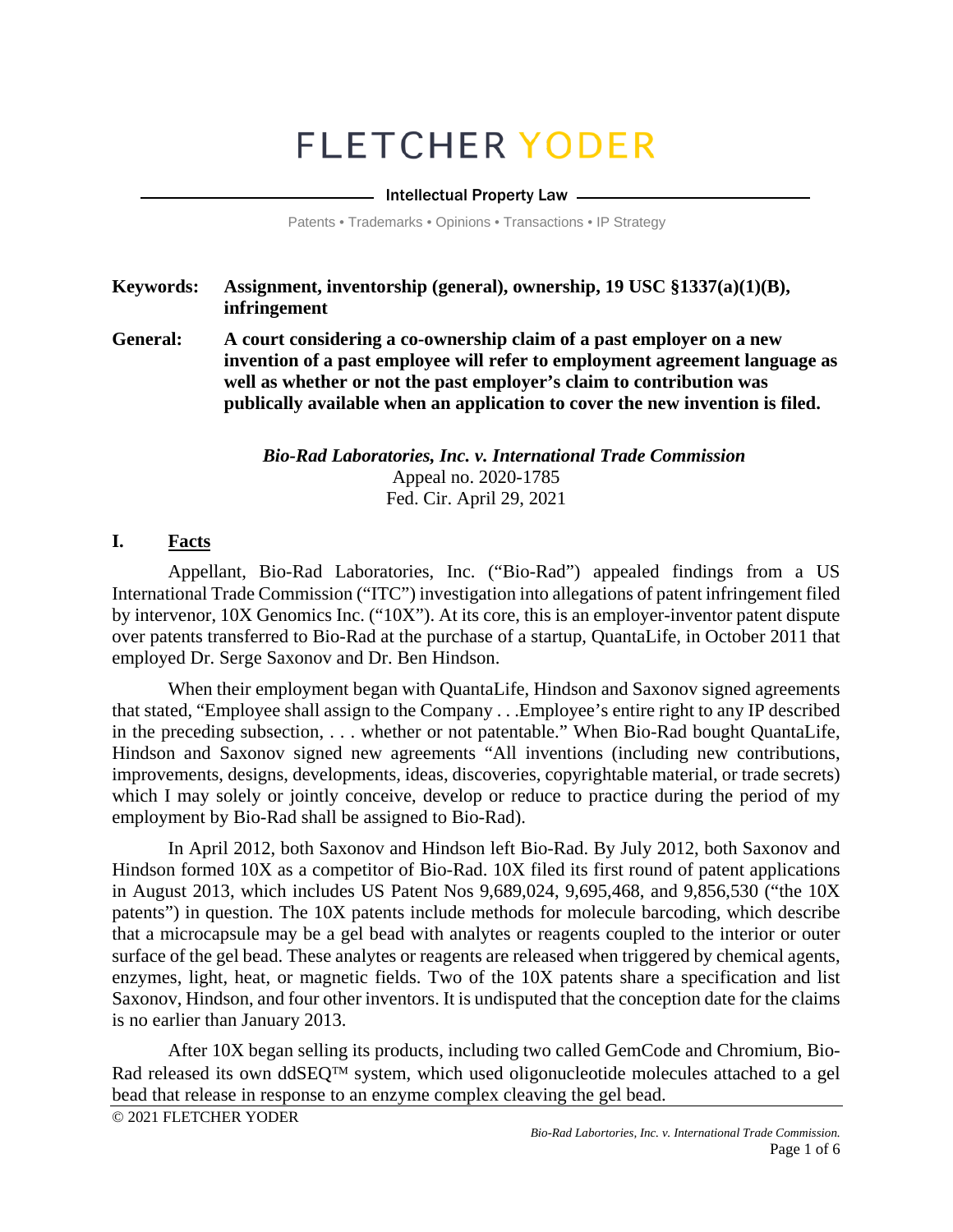10X filed a complaint against Bio-Rad with the ITC for patent infringement of the 10X patents, targeting the ddSEO<sup>TM</sup> system under the Tariff Act of 1930, 19 USC §1337(a)(1)(B) which bars on importation and sale "of articles that...infringe a valid and enforceable United States Patent." During this hearing, Bio-Rad asserted an affirmative defense claiming co-ownership of the 10X patents under the employment agreements even though the inventions claimed were not made until after the employment ended with Bio-Rad. At the conclusion of the review, the Administrative Law Judge ("ALJ") determined that Bio-Rad had infringed the 10X patents and, thus, was barred from importing and selling the ddSEQ<sup>TM</sup> system under the Tariff Act. The ALJ also rejected Bio-Rad's defense that it co-owned the 10X patents.

The ITC reviewed the decision in part after Bio-Rad petitioned the negative ruling. First, the ITC determined the identified "ideas" that Saxonov and Hindson worked on while at QuantaLife and Bio-Rad did not include specifics required by the 10X patent claims at issue and focused on a different delivery vehicle means than a gel bead as claimed by the 10X patents. Second, the ITC determined that Bio-Rad failed to show any of the ideas that Saxonov and Hindson worked on when with Bio-Rad or QuantaLife remained outside the published prior art by the conception date for the patents at issue. Thirdly, the ITC clarified that the ALJ's use of the term "inventive concept" to mean "the specific arrangement of elements claimed in the asserted patents," reasoning that the inventive concept here was the combination of several elements resulting in gel beads that deliver barcodes into the droplets with nucleic acid samples, in which the barcodes are releasably attached to the gel beads. The ITC affirmed the ALJ's finding on all grounds, including the ownership issue. Bio-Rad appealed.

## **II. Issue**

1. Did the ITC err in finding that Bio-Rad's ddSEQ<sup>TM</sup> system infringed the claims of the 10X patents?

2. Did the ITC err in finding that 10X's domestic products practice the asserted claims of one of the 10X patents (e.g., '530 patent)?

3. Did the ITC err in rejecting Bio-Rad's indefiniteness challenge to the asserted claims of one of the 10X patents (e.g., '530 patent)?

4. Did the ITC err in finding that Bio-Rad has no ownership in the 10X patents under the employment agreements with Hindson and Saxonov?

## **III. Discussion**

1. No. The court agreed with the ITC that the claims of the 10X patents are infringed by Bio-Rad's ddSEO<sup>TM</sup> system, finding that the ITC cited sufficient evidence to support its findings against Bio-Rad's three main arguments, one for each of the 10X patents.

**'024 patent.** Bio-Rad disputed the alleged infringement based on how the ddSEO<sup>TM</sup> system's enzyme removes a portion of the oligonucleotide molecule and not some part of the gel material as referred to in the '024 patent specification. The court rejected this argument and found instead that the claim language merely required "applying a stimulus to said porous gel bead to release said oligonucleotide molecules," where "said" molecules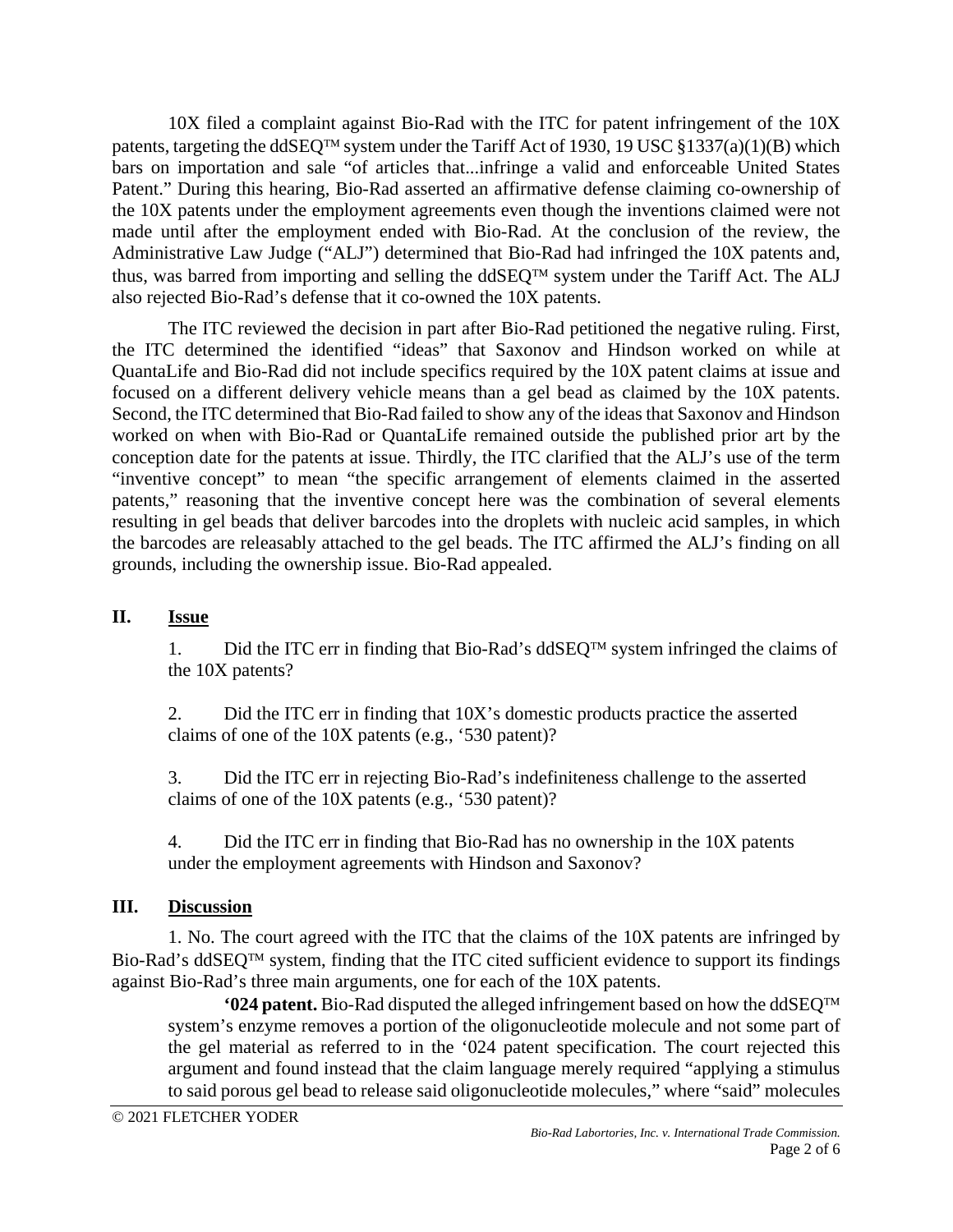having only to consist of oligonucleotides that contain barcoding sequences (which may be less than the entirety of an oligonucleotide molecule). The court found that the ITC cited sufficient evidence to support its findings.

**'468 patent.** Bio-Rad disputed alleged infringement based on how ddSEQ<sup>TM</sup> system's nucleic-acid sample solution and reagent solution do not mix until droplets are formed. Claim 1 of the '468 patent requires both the oligonucleotide and nucleic-acid samples to be in an aqueous phase that meets at a first junction to form an aqueous mixture. On its appeal to the ITC, Bio-Rad relied on a grainy image to prove that their oligonucleotide and nucleic-acid samples mix later at a second junction to form an aqueous mixture, but the court rejected this argument, siding instead with credible testimony from 10X's expert witness. The court noted that Bio-Rad failed to produce evidence fully explaining the grainy image, and thus the court found that the ITC cited sufficient evidence to support its findings.

**'530 patent.** Bio-Rad argued at appeal that because barcoding begins immediately after a first droplet is formed, 10X has not proven their infringement. The court rejects this argument due to undisputed claim construction interpreting the relevant claim language to only require that, after 1,000 droplets are formed, the required barcode detachment/generation occur in each of them. As long as that occurs, the fact that barcoding of other polynucleotides also happened before 1,000 droplets were generated is irrelevant. The court found that the ITC cited sufficient evidence to support its findings.

2. No. Bio-Rad contested at appeal the ITC's determination that 10X's product comes within the asserted claims of the '530 patent and thereby satisfies the domestic-industry requirement of the Tariff Act, 19 USC §1337(2). The standard used here is essentially the same as an infringement analysis. *Alloc, Inc. v. Int'l Trade Comm'n*, 342 F.3d 1361, 1375 (Fed. Cir. 2003). The court agreed with the ITC that the claims of the 10X patents are practiced by 10X's product. The court also rejected Bio-Rad's attempts to discount evidence, such as using 10x's investor slides from 2013 as evidence of product operation in 2015 and 2016 because the investor slides had enough references to the 10X products of 2015 and 2016 to qualify. The court found the ITC cited sufficient evidence to support its findings in support of 10X practicing the 10X patents and thereby satisfies the domestic-industry requirement of the Tariff Act, 19 USC §1337(2).

3. No. Bio-Rad contested the ITC's previous rejection of its indefiniteness challenge to the asserted claims of one of the 10X patents (e.g., '530 patent). The court found that the ITC had sufficient evidence to support its rejection of the indefiniteness challenge, reminding Bio-Rad in the process that a modification of a claim construction does not imply or presumptively suggest indefiniteness and is more routine during litigation.

4. No. Bio-Rad contested at appeal the ITC's rejection of its co-ownership affirmative defense against the 10X patents. If Bio-Rad is found to be a co-owner, then it cannot also be an infringer. Bio-Rad argued its co-ownership on two grounds: 1) Bio-Rad asserted that, if Saxonov and Hindson, while working at Bio-Rad, had ideas that contributed to the post-employment inventions at issue, then the assignment provisions required assignment of their co-ownership interest to Bio-Rad; and 2) Bio-Rad asserted that Saxonov and Hindson did have co-inventorshipqualifying idea while employed at Bio-Rad (e.g., while working for QuantaLife).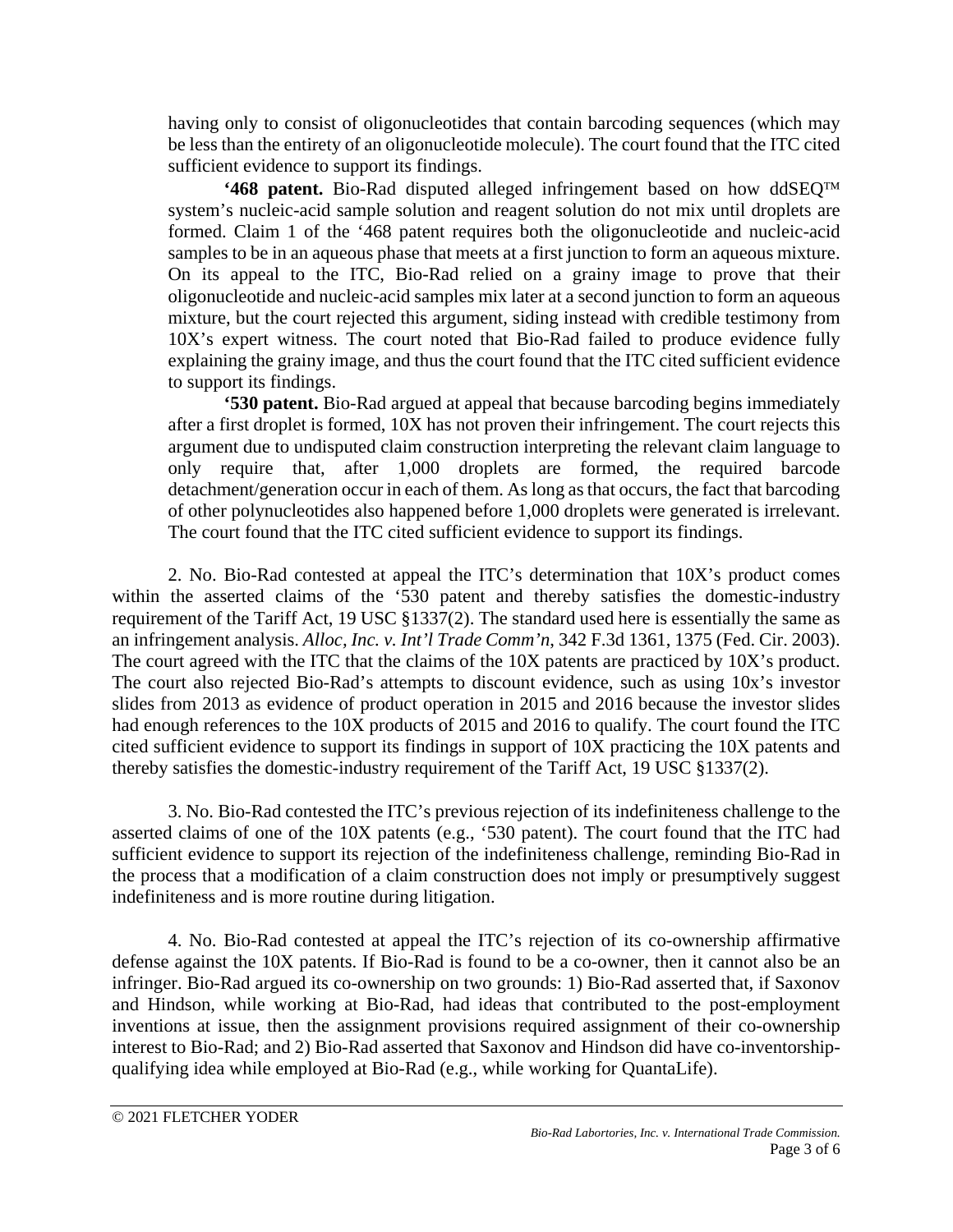The court first notes that the assignment provisions of the agreement signed by Saxonov and Hindson while working at QuantaLife suggested that the subject of the required assignment must be "intellectual property," whether or not the right is a patent, trademark, trade secret, copyright, or other form of intellectual property. Secondly, the court notes that the assignment provisions are limited temporally and to IP "that Employee conceives, develops or creates alone or with the aid of others during the term of Employee's employment with the Company." The court interpreted this as that the assignment duty of Saxonov and Hindson is limited to subject matter that itself could be protected as intellectual property before the termination of employment (even if any formal government grants needed for protection may not have been acquired).

Bio-Rad argues that Hindson and Saxonov conceived of key "ideas" of the claimed inventions, if not the entirety of the claims, at QuantaLife/BioRad. These "ideas" were tagging droplets to track a sample-reagent reaction complex, using double-junction microfluidics to combine sample and reagent, and using oligonucleotides as barcodes to tag single cells within droplets. The court considered the ITC's determination that many of these "ideas" are at a level of generality that cannot support joint inventorship or involve nothing more than elements in the already-published prior art. Moreover, the court agreed with the ITC's determination that many of Bio-Rad's "ideas" were already disclosed in a patent of Bio-Rad's and thus were part of the published prior art before the undisputed earliest January 2013 conception date of the 10X patents at issue. Furthermore, the idea of using oligonucleotides as barcodes to tag single cells was affirmatively distinguished over the gel bead methods by the specification in at least one of the 10X patents. Thus, on these grounds, the court affirmed the ITC's finding that Bio-Rad has no co-ownership claim to the 10x patents.

## **IV. Conclusion**

The court affirmed the ITC's ruling that Bio-Rad infringed the 10X patents, violating 19 USC §1337 of the Tariff Act.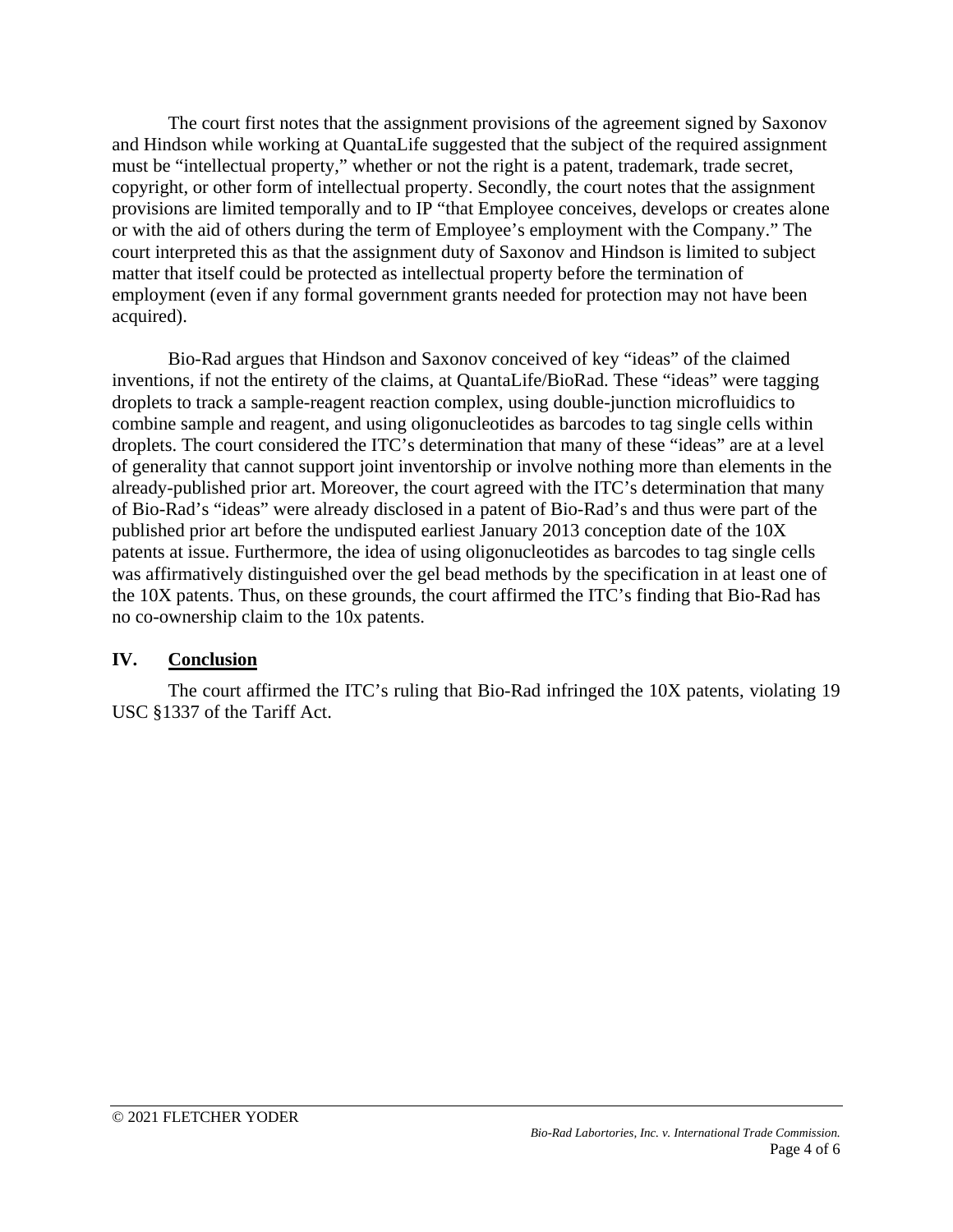# **V. Appendix**

## **Tariff Act of 1930, 19 USC §1337**

(a) Unlawful activities; covered industries; definitions

(1) Subject to paragraph (2), the following are unlawful, and when found by the Commission to exist shall be dealt with, in addition to any other provision of law, as provided in this section:

(B) The importation into the United States, the sale for importation, or the sale within the United States after importation by the owner, importer, or consignee, of articles that—

> (i) infringe a valid and enforceable United States patent or a valid and enforceable United States copyright registered under title 17; or

(ii) are made, produced, processed, or mined under, or by means of, a process covered by the claims of a valid and enforceable United States patent.

(2) Subparagraphs (B), (C), (D), and (E) of paragraph (1) apply only if an industry in the United States, relating to the articles protected by the patent, copyright, trademark, mask work, or design concerned, exists or is in the process of being established.

(3) For purposes of paragraph (2), an industry in the United States shall be considered to exist if there is in the United States, with respect to the articles protected by the patent, copyright, trademark, mask work, or design concerned—

(A) significant investment in plant and equipment;

(B) significant employment of labor or capital; or

(C) substantial investment in its exploitation, including engineering, research and development, or licensing.



## **Sample claim from US Patent No. 9,856,530**

1. A method for nucleic acid preparation or analysis, comprising:

(a) providing:

(i) at least 1,000 gel beads;

(ii) releasably attached to each of said at least 1,000 gel beads, at least 1,000 barcode molecules comprising identical barcode sequences that are distinct from barcode